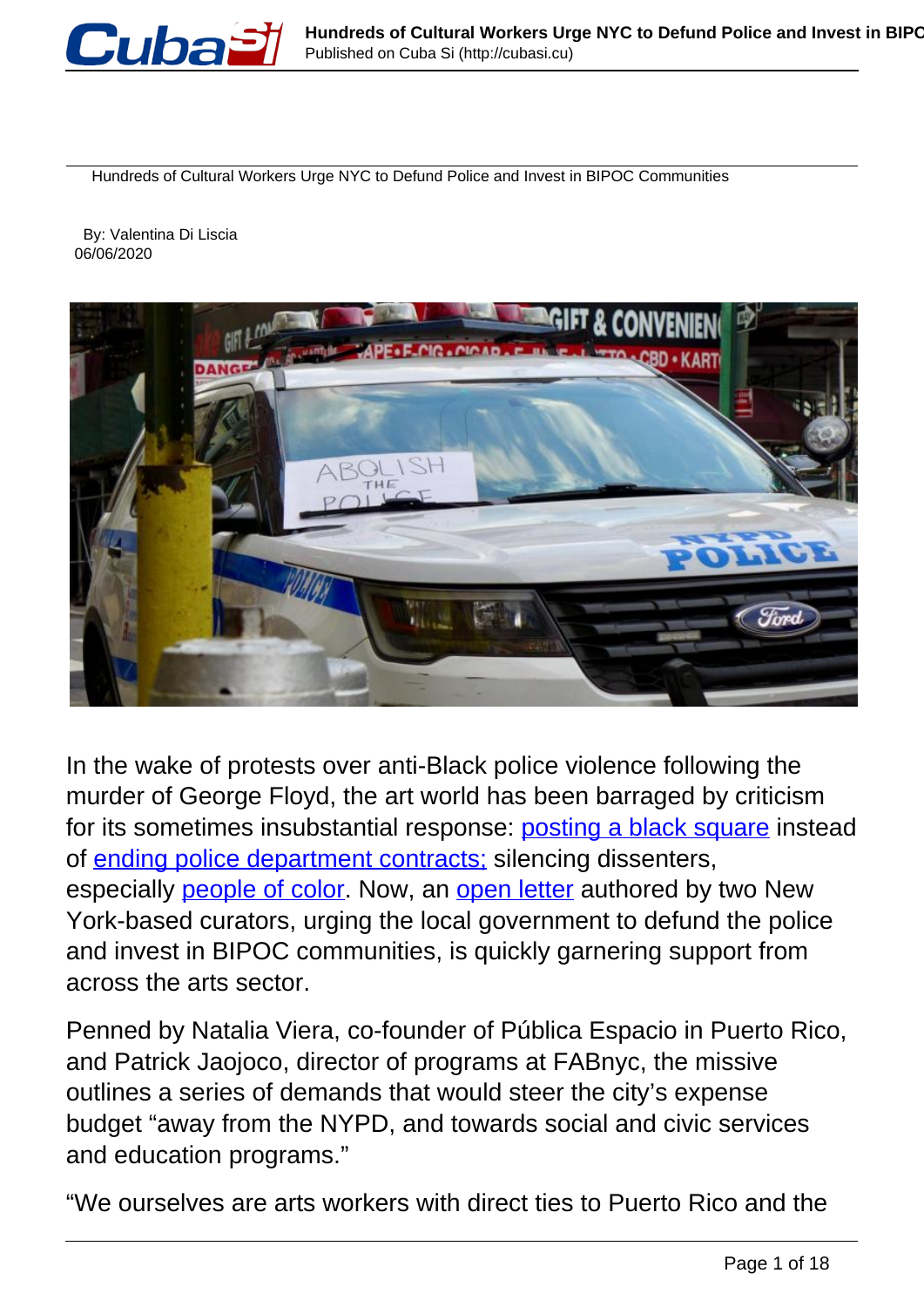Philippines, both with similar American imperial histories. We were frustrated with how arts institutions — some of which we have worked with before — were responding or not responding to the emergency that the Black community has been going through for centuries," Viera and Jaojoco told Hyperallergic.

*Cubaฮi* 

"We saw a silence where there needed to be loud and immediate demands to change this system so that all oppressed communities can be free," they added. The authors also acknowledged earlier this year, the Black School ran an open letter about police presence in the MTA that served as a model for their text.

Addressing Mayor Bill de Blasio and Governor Andrew Cuomo as well as the city's police commissioner and district attorneys, they ask that government respect protesters' rights; end violence against Black people; hold theNYPD accountable; and offer immediate relief to the communities affected in the form of rent cancellations and student loan forgiveness, among other measures.

The letter has more than 400 signatures so far from members of nearly every corner of the art world — gallery directors, museum staff, independent curators, artists, and others. Among them are artists Chloë Bass and Michael Rakowitz; Vera List Center curator Eriola Pira; Visual AIDS executive director Esther McGowan; and Jinny Khanduja, deputy director of the Storefront for Art and Architecture.

De Blasio's proposed budget cuts for Fiscal Year 2021, Viera and Jaojoco argue in their letter, failed to "slash the NYPD budget by any significant margin," instead draining arts, education, and youth programs of resources. They mention Black victims of police brutality and vigilantism by name: Eric and Erica Garner, Breonna Taylor, Ahmaud Arbery, Tony McDade, Nina Pop, and "the millions of other Black women, men, queer, and trans people."

The problem of systemic racism requires collective action, not just sharing a Black artist's work on social media, the authors told Hyperallergic.

"We should and have been asking: why are there are so many white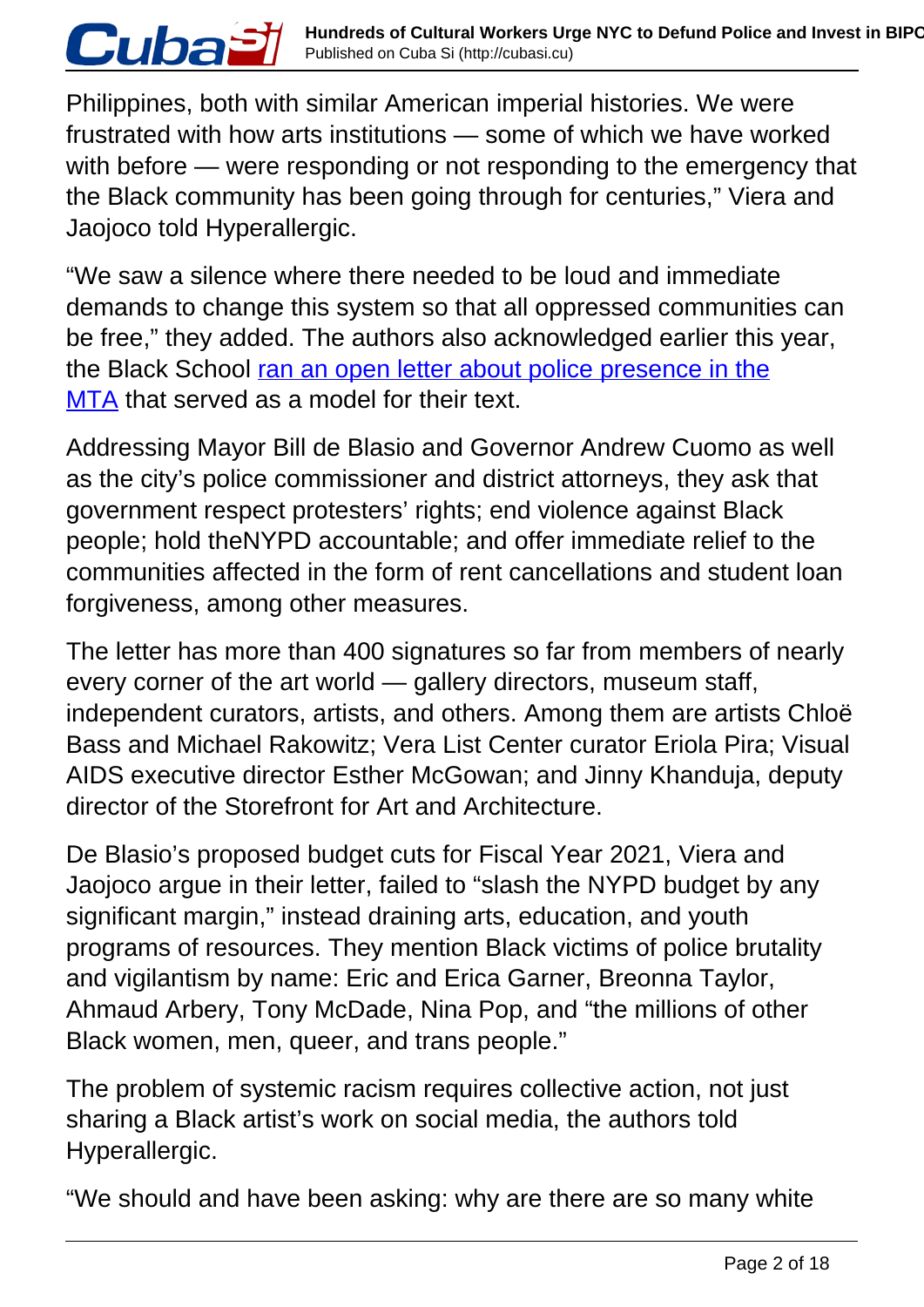men on boards and in positions of power? In a fundamentally racist society, in which silence equates to violence and 'business as usual' actively destroys our communities, why hasn't there been more concrete action from the arts community to end systemic racism?" said Viera and Jaojoco.

"We need to start acting in our schools, art institutions, the architecture and design industries, and elsewhere, to think beyond ways in which we can be more 'diverse' and 'inclusive,'" they add.

"As we saw in the banners that were displayed at the Whitney Museum protests a year ago: 'they want the art but not the people.' We, as arts workers together and united, want to say that we are the people, and we will be heard."

Read Jaojoco and Viera's open letter, reproduced in full, below. The letter is available in both English and Spanish at their website, artworkersforblacklives.com, produced by web designer Agnes Cameron. To add your name, sign here.

Open Letter from Arts and Cultural Workers of NYC, Demanding the Defunding of the Police and Investment in BIPOC Communities

attention: Governor Andrew Cuomo Mayor Bill de Blasio Police Commissioner Dermot F. Shea District Attorney Cyrus Vance Jr. District Attorney Eric Gonzalez District Attorney Darcel Denise Clark District Attorney Melinda Katz District Attorney Michael McMahon

June 3rd, 2020

CubaĐi

To the aforementioned:

As New York residents as well as artists, art writers, arts administrators, curators, and cultural workers, we are outraged not only at the last week of police brutality in response to protests, but also the centuries of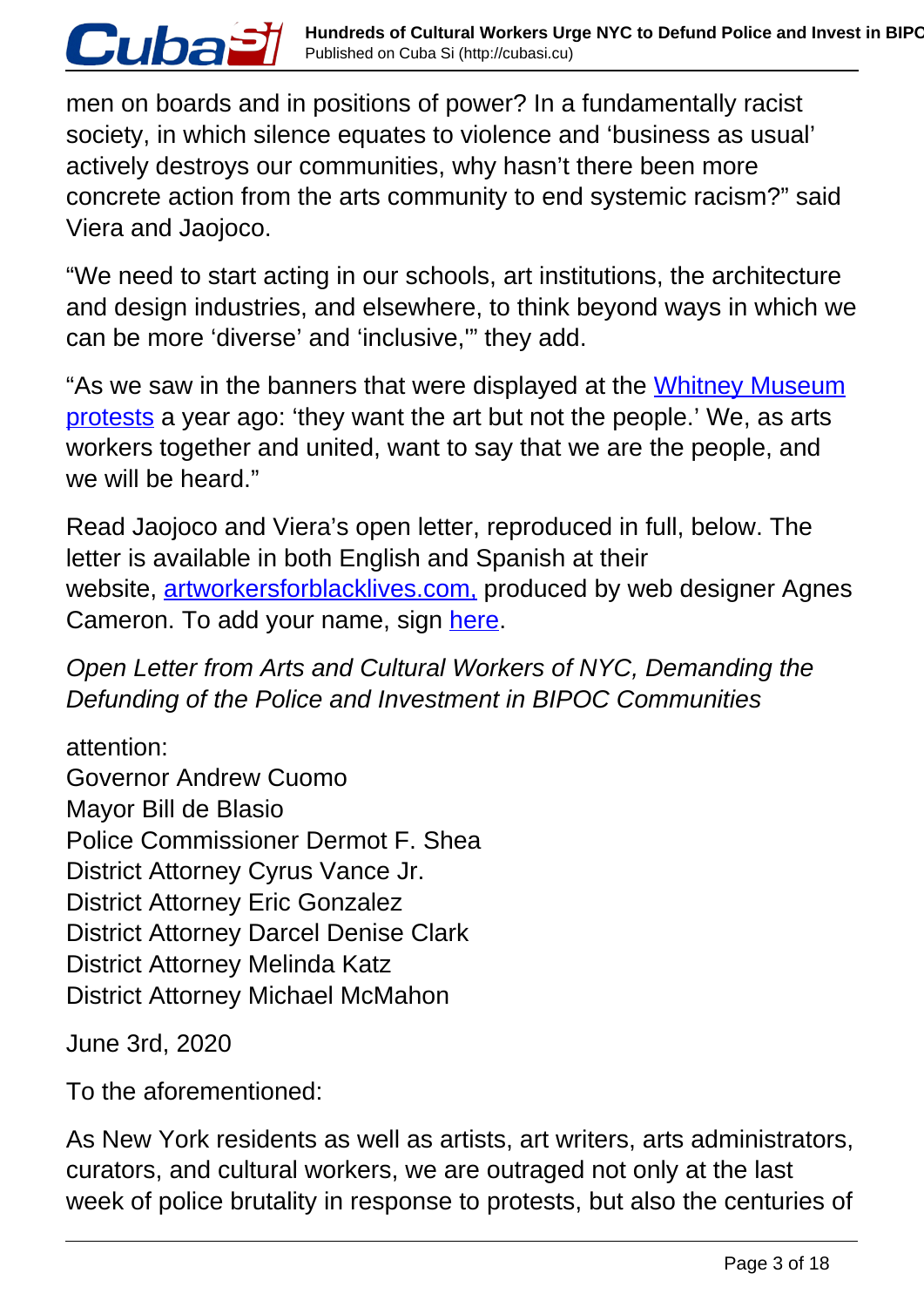systemic murder and oppression of our communities from overfunded and increasingly militarized police.

Last April, Mayor de Blasio proposed major budget cuts for the Fiscal Year 2021, especially to the arts, education, and youth programs, while refusing to slash the NYPD budget by any significant margin. We urge you to consider the ethical and equal reallocation of the NYC expense budget, away from the NYPD, and towards social and civic services and education programs, effective at the beginning of FY21, July 1st 2020.

We write in remembrance of Eric and Erica Garner. We write in remembrance of George Floyd. We write in remembrance of Breonna Taylor, Ahmaud Arbery, Tony McDade, Nina Pop, and the millions of other Black women, men, queer, and trans people who, since the founding of this nation, have suffered systemic violence at the hands of police brutality. We write with our Black and brown communities in mind, who have suffered systemic underinvestment and oppression that have resulted in an overwhelming and disproportionate number of deaths from COVID-19.

In a time when it has become clearer and clearer that your policies and the policies of your predecessors have failed us, consistently compromising the safety and health of Black and brown people, we write to make a plea for you to act in solidarity with the ongoing Black and brown movements around the nation. As artists and arts workers, we have the responsibility of imagining and manifesting new and better worlds. In line with this work, we demand the immediate decrease of police presence in response to the #BlackLivesMatter protests, and subsequent Divestment from the Police and Investment in Black Communities.

Following the work of the national Movement for Black Lives, we repeat and unite with the following specific demands:

#### Respect the Rights of Protestors

*Cubaă* 

We demand that no harm come to protestors. Violations of property should never be equated with the violation of human life and integrity. End the curfew and scale back police presence. Immediately ban the use of tear gas, a chemical weapon banned in warfare per the Chemical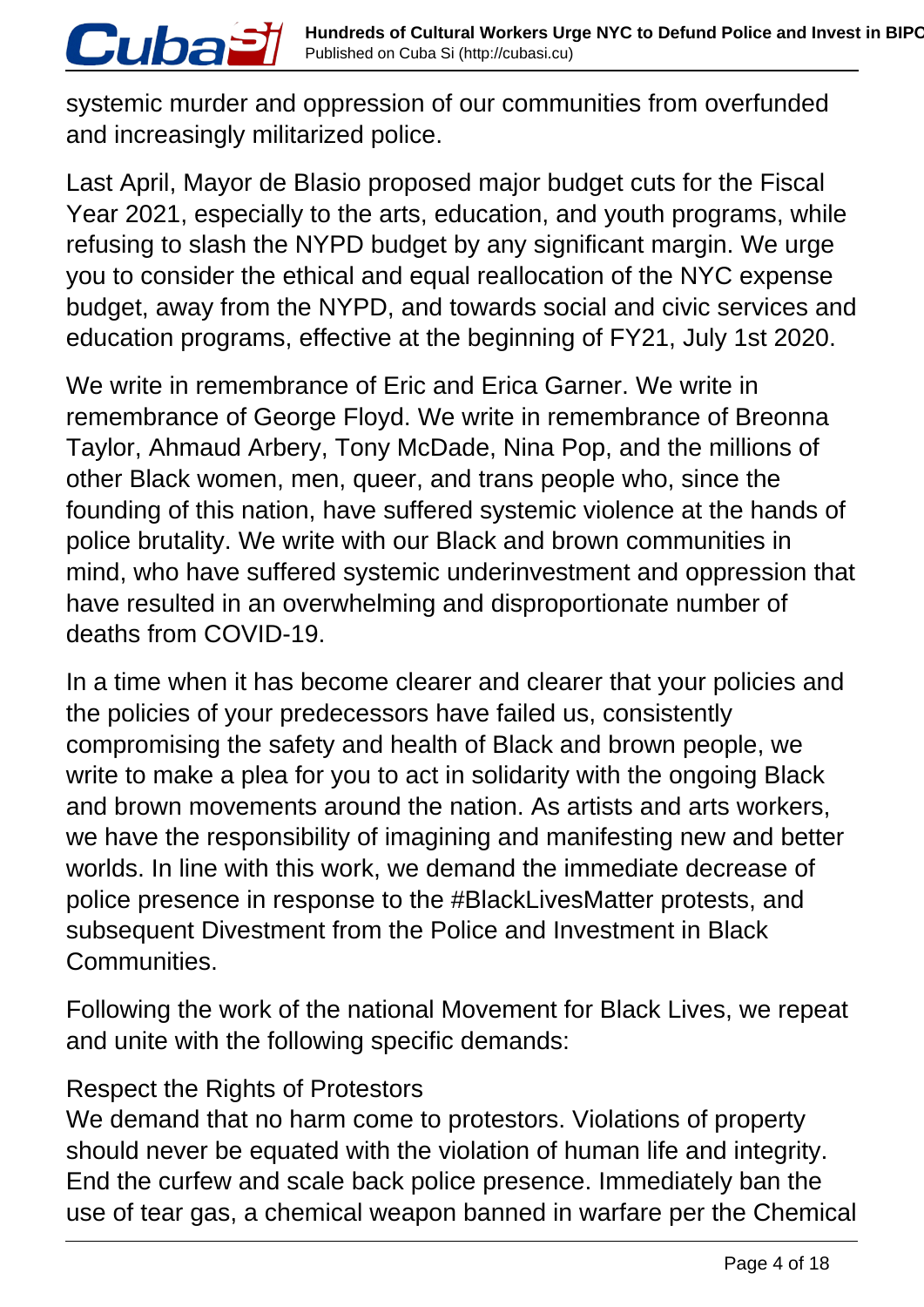Weapons Convention of 1993.

Cuba<sup>s</sup>

Limit the spread of COVID-19, which your officers have not done enough to address. Your officers have not worn masks, and the doubling of police presence means the doubling of the chance of COVID spread not only in our communities, but among the police force itself. Reallocate the money you are using to mobilize the police toward obtaining and distributing PPE and other medical equipment for hospitals and our communities.

### End the War Against Black People

We call for not just individual accountability of officers after a murder, but entire police departments. We demand an end to the criminalization, incarceration, and killing of our people.

Make immediately effective mandatory racial bias training, working with organizations such as the People's Institute for Survival and Beyond and the Center for Racial Justice in Education. Suspend the use of administrative leave for cops under investigation. Withhold pensions and don't rehire cops involved in excessive force. Require cops to be liable for misconduct and settlements. Withdraw participation in police militarization programs.

#### Community Control

Hold the NYPD immediately accountable by external community reviews. The most impacted in our communities need to control the laws, institutions, and policies that are meant to serve us, from our schools to our local budgets, economies, and police department.

#### Immediate Relief for Our Communities

We demand rent cancellation, mortgage cancellation, a moratorium on utility and water shutoffs, and a cancellation of student, medical, and other forms of debt. We demand long-term economic solutions like a Universal Basic Income and Universal Healthcare in order to address the immediate crisis and pave the way for a just recovery that doesn't prioritize corporations and leave our communities behind. Support the families and the lives of those we have lost and those struggling to survive now.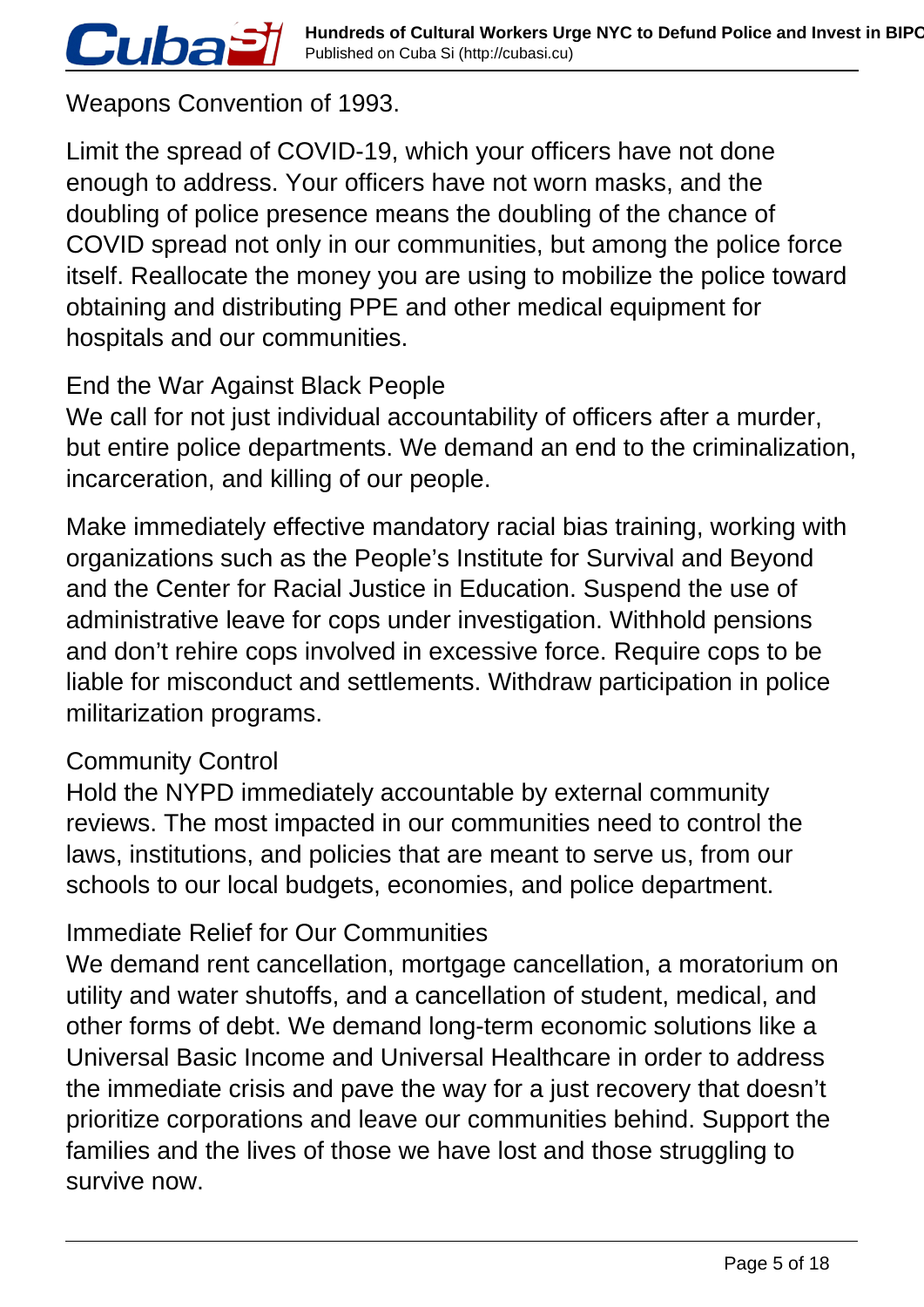We, the co-signers of this letter, stand with protesters around the city and nation in demanding deep, systemic change for our communities' fundamental rights to life. As we work in our practices to continue imagining a more just and equal world, we acknowledge the work that others have done throughout the centuries of our oppression. We amplify the calls for defunding the police and investing in our communities that now form the policy line of the overwhelming majority of us, your constituents.

We are of and for the people. We are only few of many who have no choice but to demand a better future. We will no longer be brushed aside.

sincerely,

*Cubaă* 

Natalia Viera Salgado, Co-founder, Pública Espacio, Puerto Rico; independent curator Patrick Jaojoco, Director of Programs, FABnyc; independent curator/writer Agnes Fury Cameron, Adjunct Lecturer Eriola Pira, Curator, Vera List Center for Art and Politics Alexandra Friedman, Arts Administrator Manuela Paz, Fundraising for international and independent curators Hatuey Ramos-Fermín, artist Kemi Ilesanmi, The Laundromat Project Rocío Aranda-Alvarado, Art Historian Alexis, Carlos Rivera Santana, Researcher Mary H Rinaldi, Writer Eden, Designer Cathy Hung, Jamaica Center for Arts and Learning houda lazrak, Eva Jensen, Paula Cooper Gallery Sarah Rothberg, Artist / NYU prof Dylan Gauthier, Sunview Luncheonette Nicole Mouriño, Program Administrator, The Latinx Project at NYU Elena Ketelsen González, Director, La Salita, Senior Fellow of Community Engagement PS1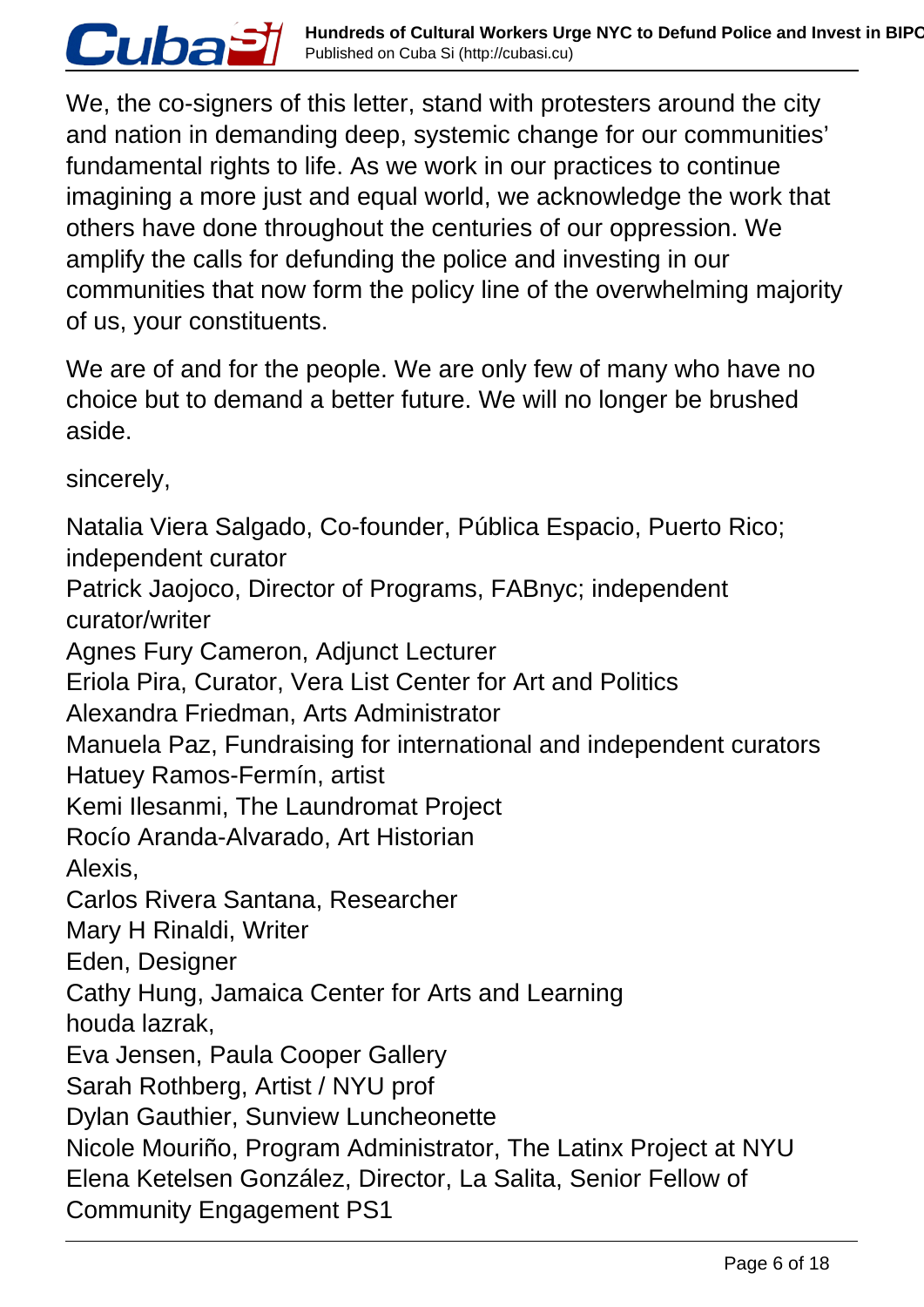

Jona, MoMA PS1 Ayasha Guerin, NYU Sam D, Arts Administrator Joshua Liebowitz, artist and researcher Jack Radley, Writer & Arts Administrator Kelsey Breen, Art Admin Yasmel Lorenzo , MoMA PS1 Meghan F, Screen printer Chris M, Writer Ryan Gilliam, Executive Director, FABnyc; Artist / Organizer Antigona Gonzalez, FABnyc; Performing Arts worker Kira Simon-Kennedy, China Residencies Kimberly Golding, 12-Month Intern, Museum of Modern Art (MoMA) Dakota Devereux Scott, Managing Director, FABnyc Alex McClure, Project Manager, Creative Time Imani Michael Vieira , FABnyc, Independent Dance Artist Felice Jiang, Lalita Salander, Professor Elena, Arts Administrator Nei Valente, Visual Artist Rachelle Dang, Artist, Educator Candace Moeller, art gallery Jessica Kwok, Lina Alfonso, Program Manager, Grants & Services, LMCC Janeill Cooper, Dance Artist and Freelance Theater Technician Ximena, Artist Programs, Firelight Media Mana Pinto, undefined Veraalba Sant, Actor Monica Torres, Hernan Ayala, Graphic Designer / Artist Zoe Elefterin, Photographer Mana Pinto, Max C Lee, co-founder, haul gallery & employee at Karma Laura Perez, Artist Yanet Diloné , Arts Administrator + Cultural Producer Hernan Ayala, Graphic Designer & Artist Ally Caple, Artist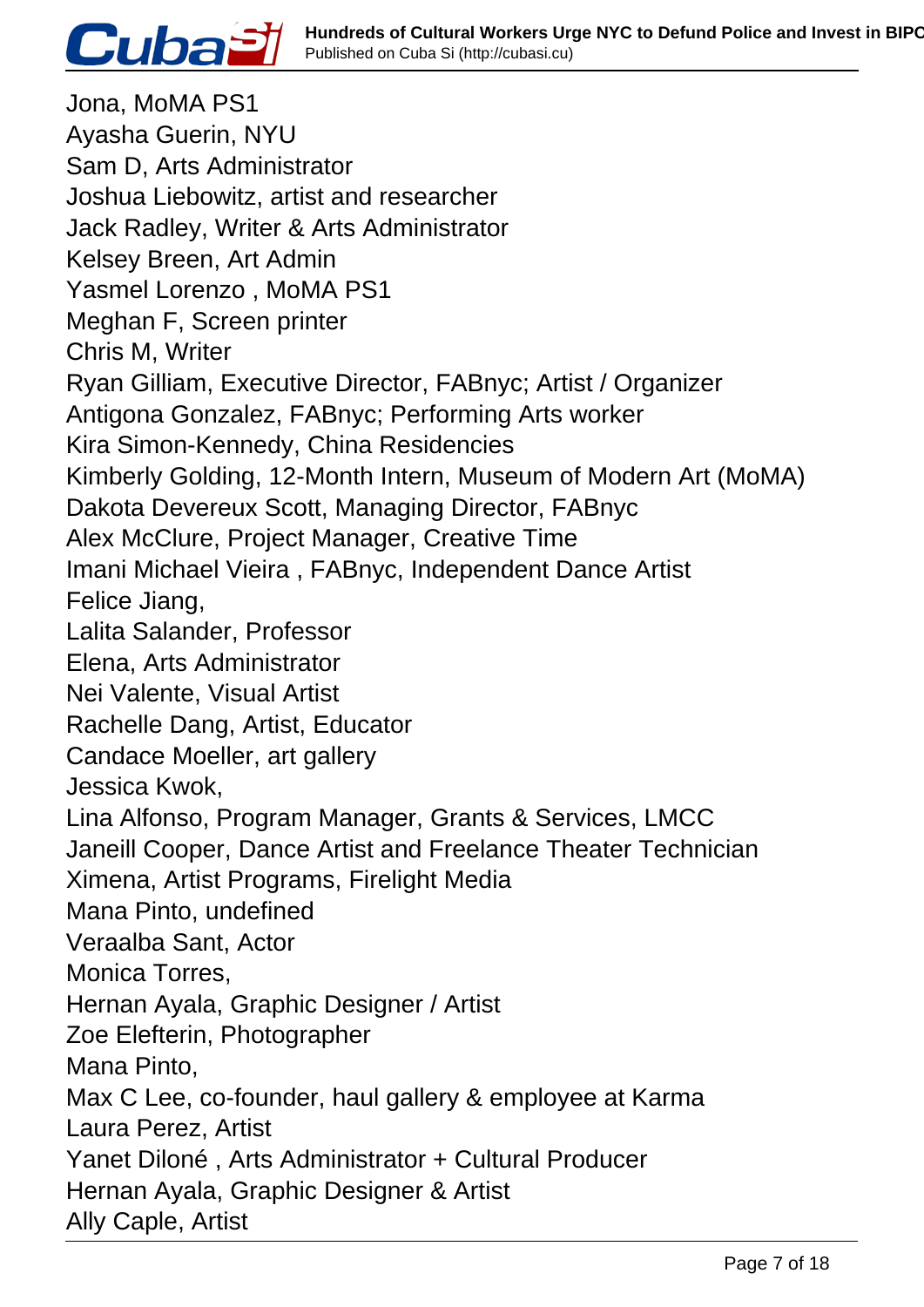

Jafet Marquez, Freelancer Alexandria Pang – Art enthusiast, Kate M., Designer Lara Fresko, Art historian Samantha Craig, Arts worker Fiamma Seda, Project Manager Allison Kritz, Textile Designer Jacob Mason-Macklin, Painter Jacob Brooks, Artist Isabella López, Operations Manager/Registrar Masha Parfenov, Textile Designer Vijay Masharani, Artist Kerry Doran, Art historian, critic, curator Francesca Altamura, New Museum Union Delegate Gabrielle Bendiner-Viani, Artist & professor, Buscada & The New **School** Jean Shin, artist, educator, cultural worker Zander Hinton Entrprenuer & Political Activist , Executive Director Patricia Ayres, Artist Sam Ly, Customer service rep. Margaret Carrigan, The Art Newspaper Ryan Till, Artist, Art Handler Rosalee Bernabe, Artist Ashely, Designer Jocelyn Chase, Julie , Director of Communications Page Nelson, Felipe Mujica, Owen Duffy , Director, Yeh Art Gallery, St. John's University Carlos Rosales-Silva, Artist and Educator Liliana Morales, Efstathios, Ken Castaneda, Artist and Gallery Employee Kah-tee, Set dresser Lametrius Ehite, Poet/Student Molly Stack, Freelance Dancer Barbara Calderón , Artist, art librarian at SVA, independent curator,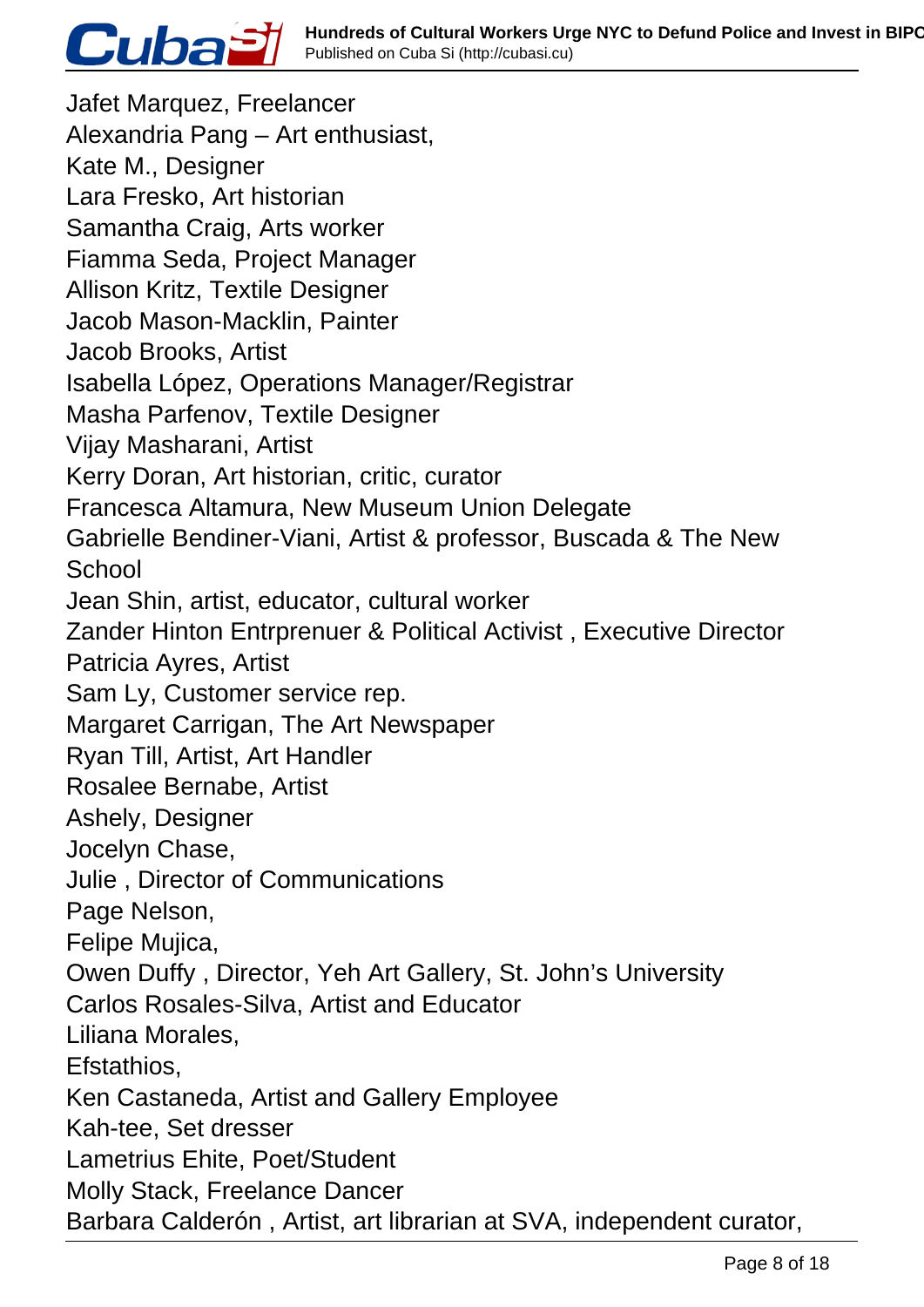

member of Colectiva Còsmica Briana Mendez , Brand Partnerships, Genius Anna Adler, arts and culture worker Yeidy Zorrilla, Proud Latinx Paul Caicedo, Graphic Designer Sanna Almajedi , e-flux Sally Hughes, Calvin Reedy, Gallery Assistant Almeida A., Community John Lucha, Community Mauricio Escamilla, Sound Design Artist / Music Producer Isabella Biberaj, Non profit events producer Brian Leahy, Writer Edward Salas, Artist / Educator Martha Tuttle, Artist Paola Rodríguez , Camila Monsalve, Kevin De La Cruz, Filmmaker Shauna Bahssin, Jewish Museum Kathryn Lay, Preeti Sodhi, Community Development Consultant tatum mangus, photographer Kat, Shubert organization Joy Tag, Illustrator Rafael Soldi, Visual Artist Owen Christoph, Cultural Producer Vanessa Thill, artist, writer Xenia, arts administrator Avi Varma, Centre for Research Architecture, Goldsmiths Daisy Vega, Collector Maya, Natalie Lerner , Digital Coordinator Alan Ruiz, Marina, Samantha Schott, Educator and Arts Administrator Eric Santoscoy-Mckillip, Artist, educator Jeremy John Kaplan, Artist / Art Worker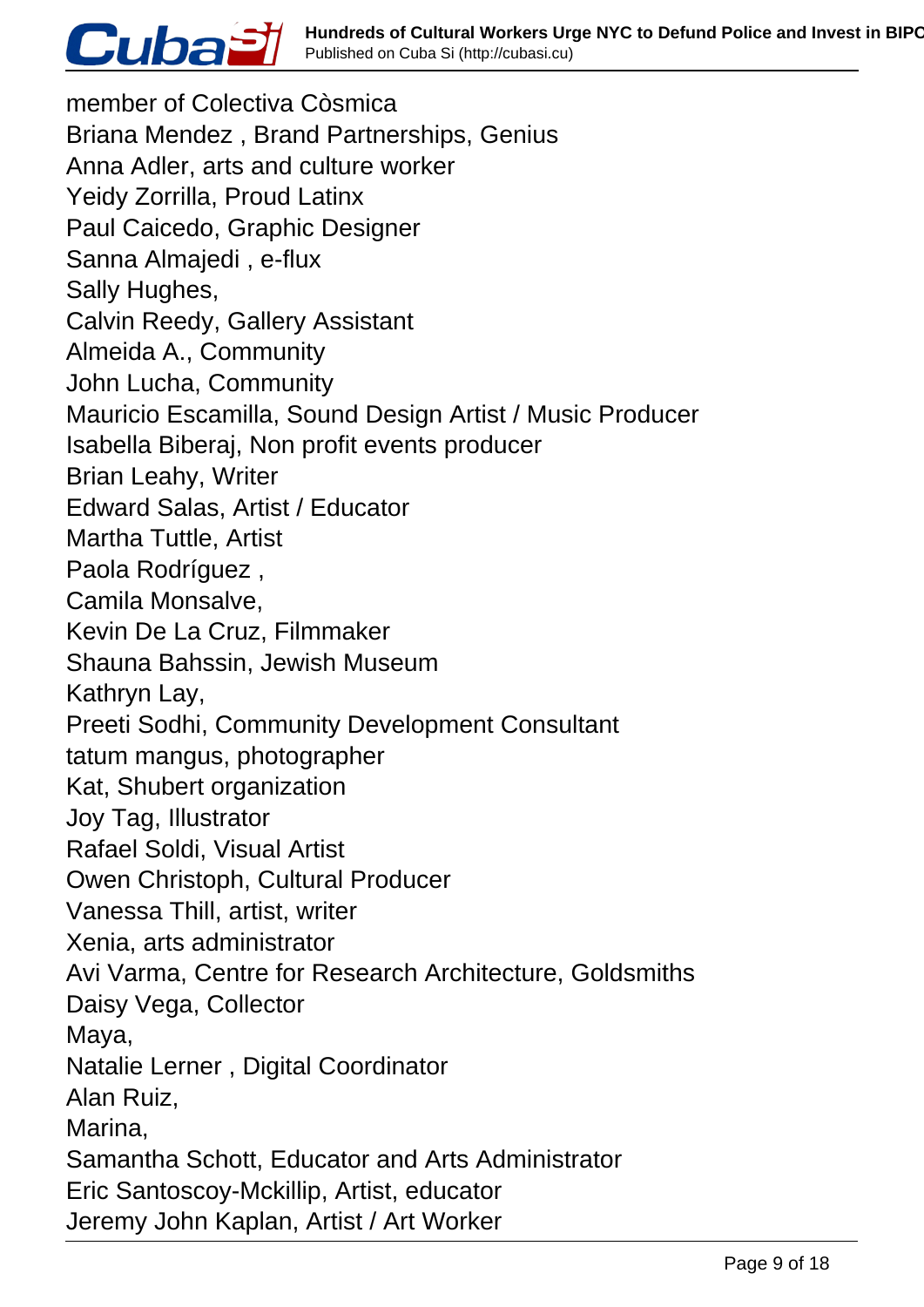

Eduardo Palma, Designer and artist Lauren Testa, Arts Administrator Daniel Kapp, Art Gallery Lindsay C. Harris, Black queer artist & youth worker; Teen Programs Manager, Brooklyn Museum Rachel Carle Cohen, Educator & Gallery Owner Chloë Bass, Artist Ren Ellis Neyra, Ph.D., Professor, writer, scholar Roderick Schrock, Executive Director, Eyebeam Claribel Herrera , Marketing Manager Mino Lora, Executive Director, People's Theatre Project Ellesse B, Gia, Photographer Marlène Ramírez-Cancio, Associate Director, Arts & Media, NYU Hemi Bianca Felix Biberaj, Allied Works Architecture Libertad Guerra, The Clemente Soto Velez Cultural Center Ricky Chan, Creative Director Emma Colón, The Laundromat Project Esther McGowan, Executive Director, Visual AIDS Viviana Bianchi, Cultural Worker Cievel Xicohtencatl, The Laundromat Project Amanda Wachob, Artist Micaela Martegani, Director, More Art Vivian Raquel Valentin, Artist and designer valerie amend , Arts worker Clarinda Mac Low, Executive Director of Culture Push, Inc, Co-Director of Works on Water Bri-Anna Bosticb, Substance Abuse Counselor MH Fagan, Designer Nathalia Trogdon, Freelance performer and choreographer Ali Rosa-Salas, Director of Programming, Abrons Arts Center Sanam, Artist Devan Owens, Associate Gallery Director Hollis Bartlett, Dancer, educator, creator Jules Rochielle Sievert, Legal Educator, Nulawlab Sarah Zapata, Artist Sabrina, Filmmaker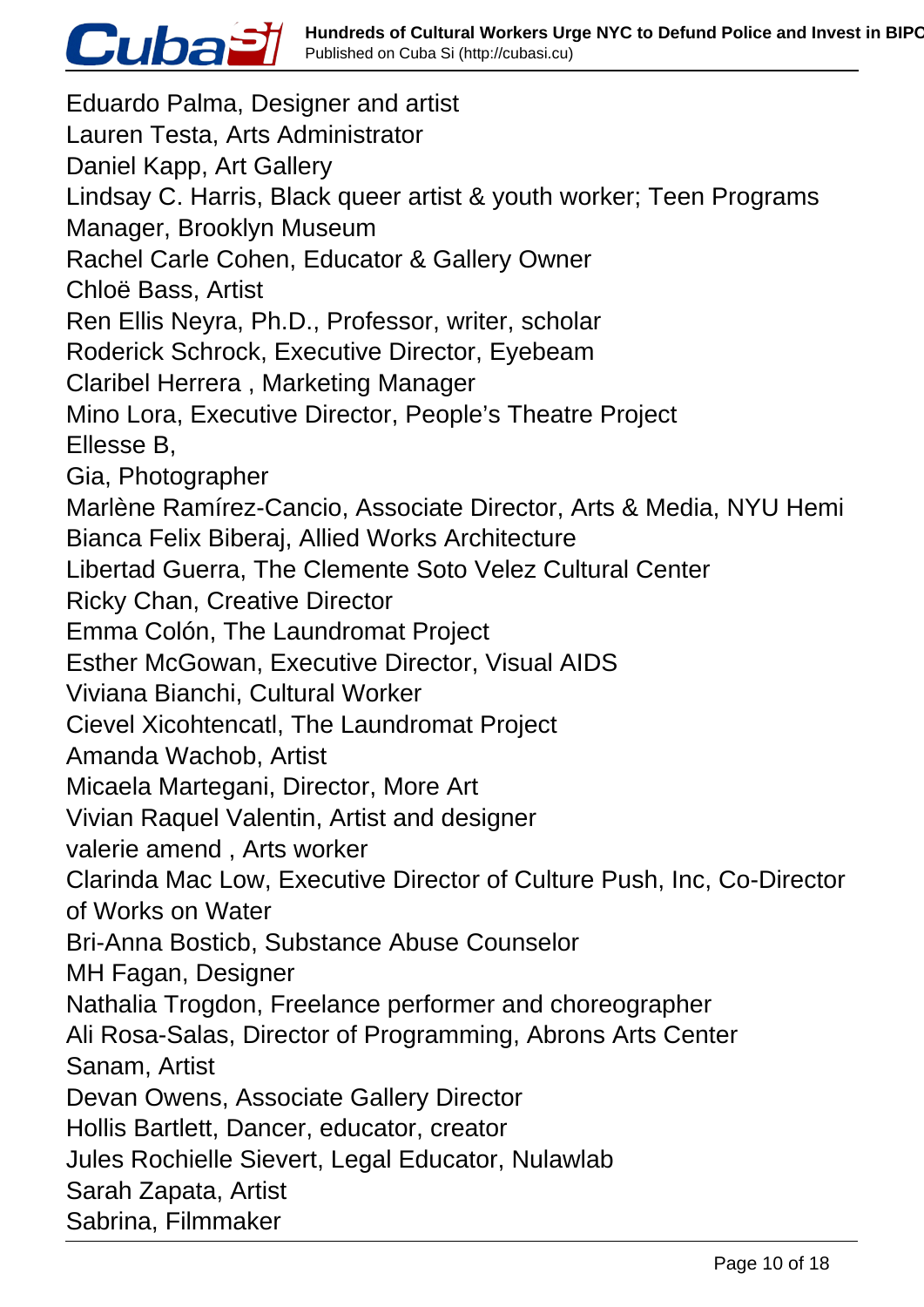

Eve Mosher, artist Fei Liu, Artist, Designer. Educator, The New School Ariana Faye Allensworth, Photographer & Arts Administrator Sophia Marisa Lucas, Assistant Curator, Queens Museum Elizabeth Dashiell, Freelance Dancer Theo LeGro, poet Jodi Waynberg, Artists Alliance Inc., Director Kseniya Baranova, Public college employee Tara Hemmer, movement artist Vanessa Kowalski, Curator Chirag Davé, Creative Coder Antonio Del valle Lago, Art Dealer Judith Rubenstein, community artist Becca Albee , artist, CCNY CUNY Maia Cruz Palileo, Artist Marie Katherine Vigneau, Registrar & Independent Curator Nora Maité Nieves, Artist and Gallery Manager at Hunter East Harlem **Gallery** Daniel Li, Designer Abigail Levine, artist Larissa De Jesus Negron, Artist, Museum worker (MoMA) Candystore, Artist Tessa , Artist Althea Rao, Engaging Artist Fellow, More Art Sergio Sandoval, Sculptor, teacher, art school and museum administrator Jinny Khanduja, Deputy Director, Storefront for Art and Architecture Kyle Croft, Visual AIDS Lynn Brown, Teaching Artist Eva Cruz, Content Creator Andrew Diemer, Graphic Designer & Illustrator Andrea Canzano, Business Associate, artnet Adolfo G., Julianna, Hanna Girma, MoMA Hakimah Abdul-Fattah, Research Associate, Met Musuem Alex Randrup, Producer/Curator, FEAST: A Performance Series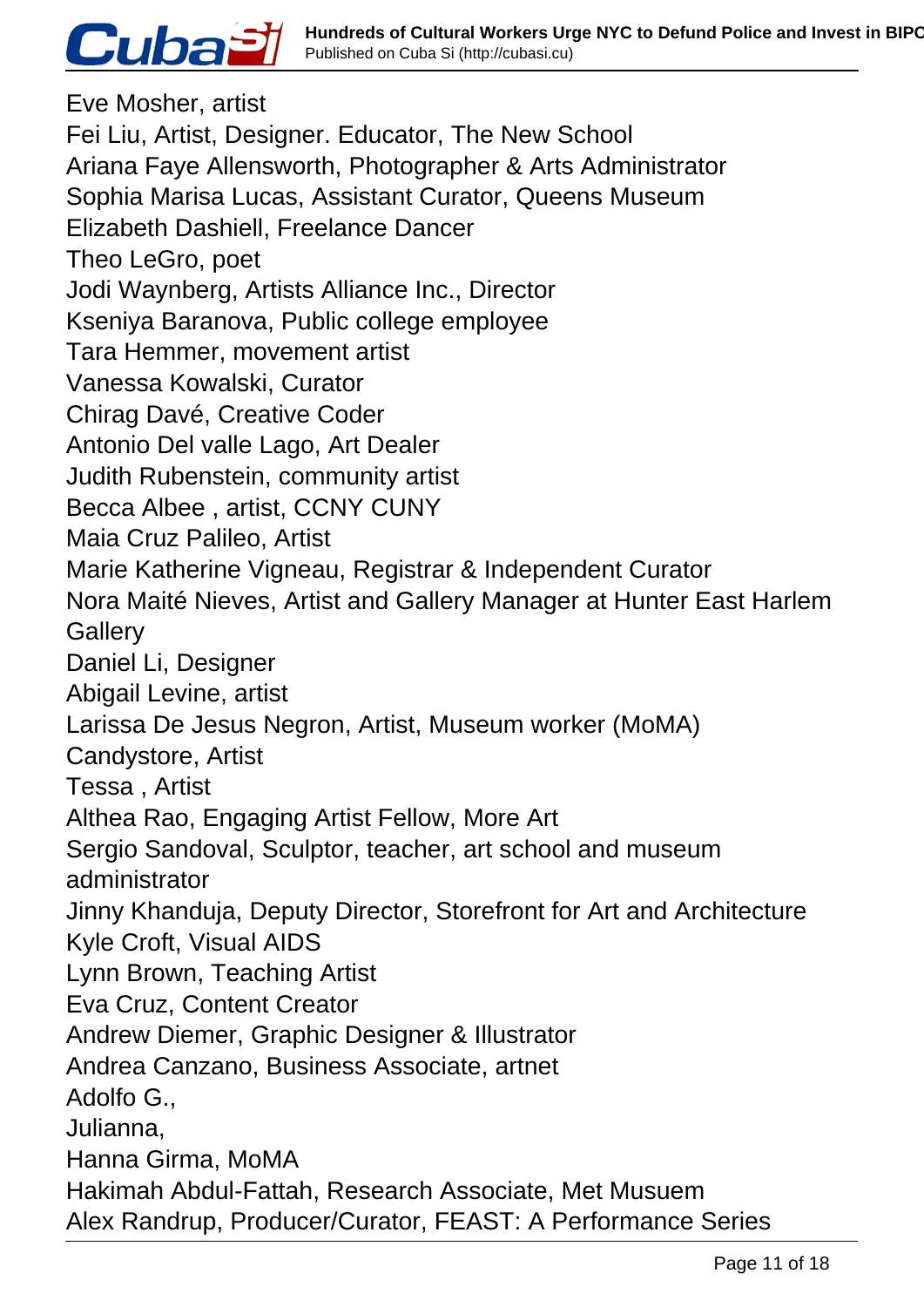## *Cubaฮi*

Jessie Kronke, MoMA, Visitor Engagement Hannah Buck, Sales Manager, Arts and Design Pat McNabb, Artist Mark Dion, Mark Dion Studio Dana Sherwood, Dana Sherwood Studio Julia Mata, Laundromat Project Andrew Hawkes, Artist Kirsten Batten-Leach, Visual Artist/Dancer Diana Betancourt Caballero , Policy Analist Julian Jimarez Howard, Arts Administrator | Independent Curator Diana Betancourt Caballero , Policy Analist Nola Hanson, artist and organizer Maximilian Julia , Visual Arts Kahlil Robert Irving , Artist Juanita Lanzo, Visual artist, educator, Independent Curator, Dept. Del Arte Anjuli Rathod, Artist Florencia Escudero , Artist Carl Williamson, graphic designer Whitney C, Artist Alessandro Facente, Independent Curator, Artists Alliance Inc. Curator Kaitlin Koch, Painter Josephine Heston, Programs Associate, CUE Art Foundation Gaby Collins-Fernandez, artist Zac Thompson , Artist, drag queen, Griffin Editions Sara Greenberger Rafferty, Visual Artist and Associate Professor, Pratt **Institute** Gabby Marques , Dancer/Choreographer Fiona Templeton, Artistic Director of The Relationship, writer Eileen Emond, Photographer Caron Atlas, NOCD-NY Char Stiles, Computational Artist Adela Goldsmith, Teaching Artist Laurel Snyder , Dance Artist and Educator Arivel Figueroa, Programming and Event Producer at NYU's Institute for Public Knowledge André Filipek Magaña, Artist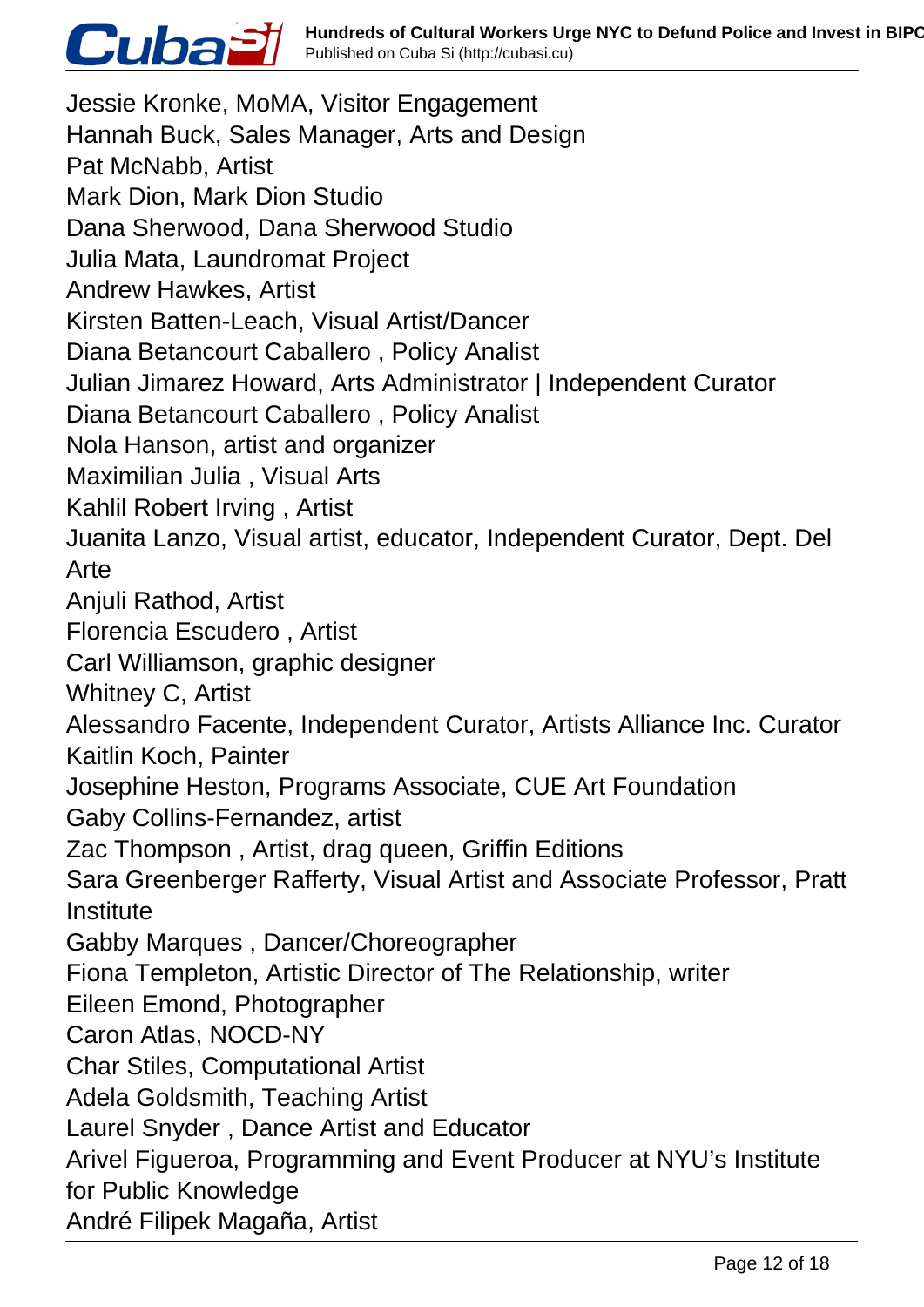

Melissa Peña, Travel Photographer Stella Pena, Interior Designer Allison Freedman Weisberg, Founder & Executive Director, Recess Andrea Gordillo, Cultural Worker at the Clemente Soto Velez Cultural and Education Center, CB3 Member Alison Fleminger, Arts worker carly mandel, artist Magali Duzant, Visual Artist Siqiao Lu , Project manager at Artist Studio Hannes Bend, Artist and curator Natalia Lassalle-Morillo , Director, Filmmaker and Visual artist Michele , Dancer Slim de la Cruz, Creative Theatre of the Oppressed NYC, Theatre of the Oppressed NYC Hailey Carlson, Fitness Trainer JBF, Curatorial assistant at CIG Gail Thacker , Art & Theatre Maggie C, Development Dept Alex Paik, Director, Tiger Strikes Asteroid; Gallery Director, Trestle **Gallery** Emily Hill-Wright, Museum Professional Alejandro Torres Viera, Diseñador Gráfico raoul anchondo, project manager Alejandro E. Torres, Executive Director, Loisaida Inc. Arts & Culture **Center** Claudia Delaplace, independent curator Eliza Boyer, Artist & Educator Alessandra , Designer Michael Rakowitz, Artist Moss Lovejoy , Emily Huang, arts admin Philip Santos Schaffer, theatre maker and administrator Dianne Hebbert, Artist Brad Beakes, dance artist and educator Jana Morimoto, Artist & Arts Administrator Catalina Ouyang, Artist Anthony Goicolea, Artist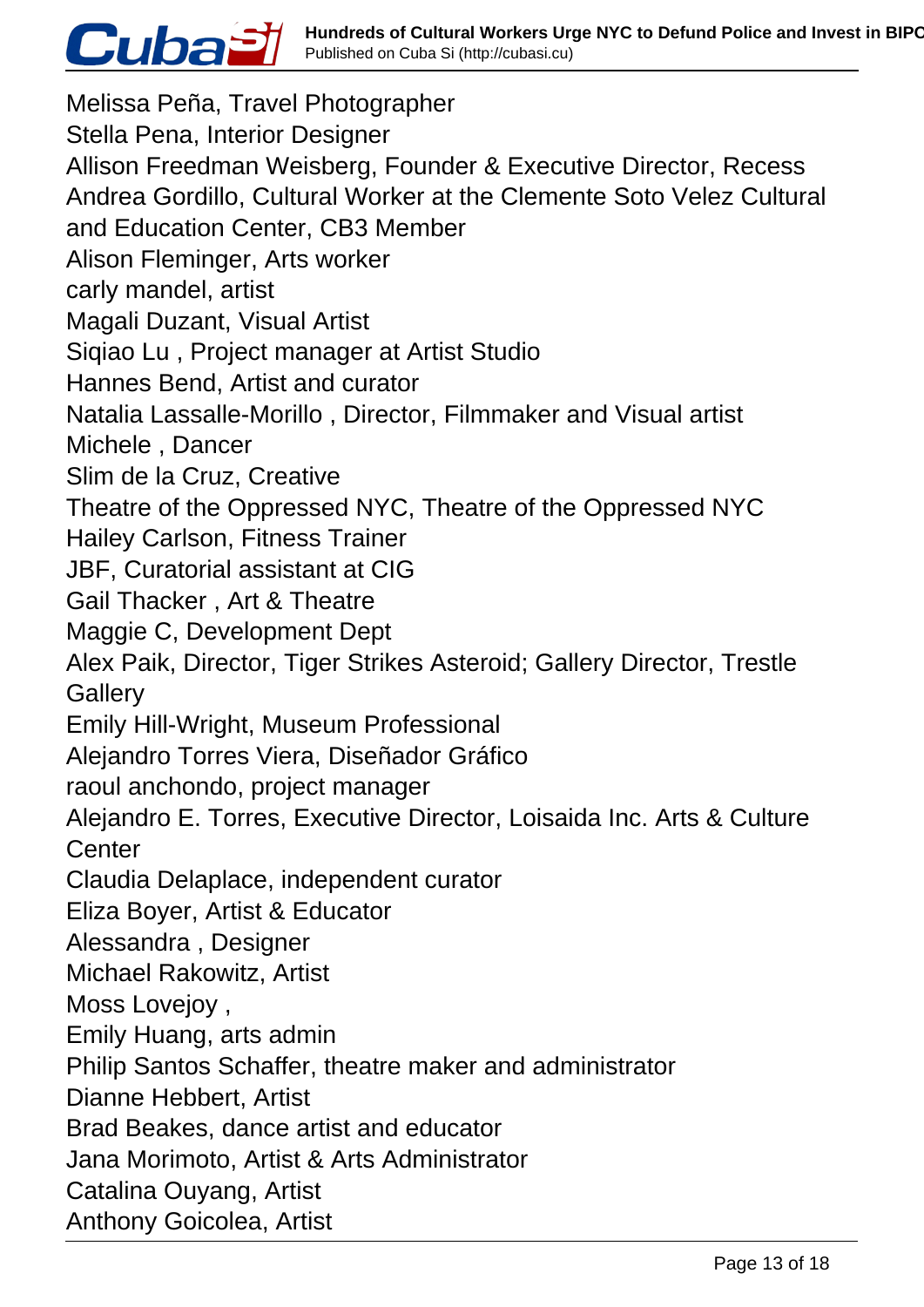

Mary Mattingly, Cole Lu, artist Rui Tang , Caí Studio Audrée Anid, Artist, Curator, Associate Director, James Cohan Gallery Sara Morgan, Communications Manager, Socrates Sculpture Park Sara Greenberger Rafferty, Visual Artist and Associate Professor, Pratt **Institutr** Caroline Partridge, Web designer Collette, Artist, set design assistant/prop stylist Laura Lupton, Director of Special Projects, Gladstone Gallery Michael R., The Morgan Christopher Hanrahan, Audra Lambert, Curator Max Dana, ArtsPool Lauren Bierly, Janine Biunno, Archivist Sarah M Duncan, Sarah Duncan, writer Sarah Maxfield, artist and arts administrator Sarah Stengel, Associate Director, James Cohan Gallery Kathryn McCrum, Gallery Associate, James Cohan Samuel Doyon, ArtsPool Kevin Lowenthal, Artist Lizzie, Teaching artist Allison Kadin, Arts Admin, BAM Amanda Miller, Jewish educator, massage therapist, writer, actor Faran Riley, artist Shannon Stovall, Visual Artist Zain A., South Asian Muslim artist & musician in Bed-Stuy Andrew Rubenbauer, Marketing, BAM Travis Amiel, Artist Doug Varone, Artistic Director, Doug Varone and Dancers Khyati Sehgal, Actor Andrew Hawkes, Artist Nicole Miller, Writer Shu Ming Lim, Sales Assistant Clark Filio, artist/producer Nicole Haroutunian , Museum educator, writer, editor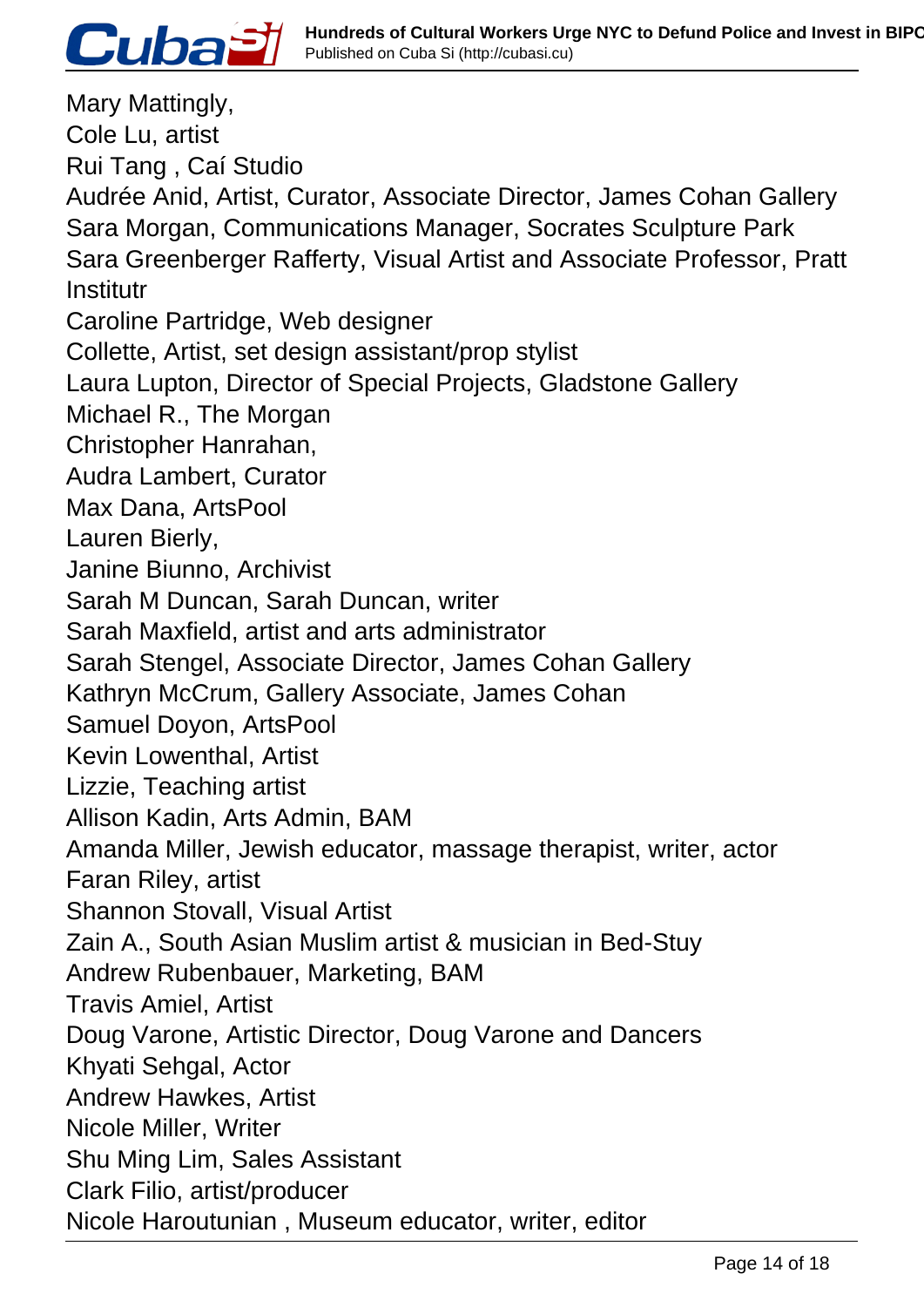# Cuba<sup>S</sup>

Hasita Kamlesh , Textile Designer Natalie Gaimari, Print Studio Manager in Greenpoint, Ridgewood Resident Brendan Drake, Choreographer Vera Petukhova, Independent Curator // Research + Project Assistant 2020Visions Laura Splan, Artist Plexus Projects, Gallery/Project Space Colin Estey White, Animator Sarah Cameron Sunde, Independent Artist + Co-Founder, Works on **Water** Sarah Johnston, Lighting Designer Ramsay Kolber, Curatorial Research Associate Margaret Kross, Curatorial Assistant, Whitney Museum of American Art Margot Yale, Cataloguer, MoMA Madison St. Amour, Administrator Kaitlyn Chandler, Motion Designer, BAM Shannel Resto, Dancer and photographer Carrie Chandler, Independent Artist Mackenzie Cole, Community Engagement Manager Jordan Hawkins, Independent Musician/Analog Collage artist Sharlene Chiu, Senior Manager, BAM Dove Hays, artist Kathryn McKinney, A Blade of Grass Rebecca Brickman, The Drawing Center Ella, Arts educator and Front of House staff, Brooklyn Arts Exchange and Danspace Project Nick Zanca, Musician, sound artist, producer Dakota Gearhart, Artist and Educator Devyn Young , Arts administrator Alia Mahaini, Arts Administrator Caroline Levy, Artist assistant hunter adams, gallery assistant Rachel Brotman, Musician, Educator Silas, Pastor Chiara Mannarino, Independent Curator Clare McCormick, Arts Administrator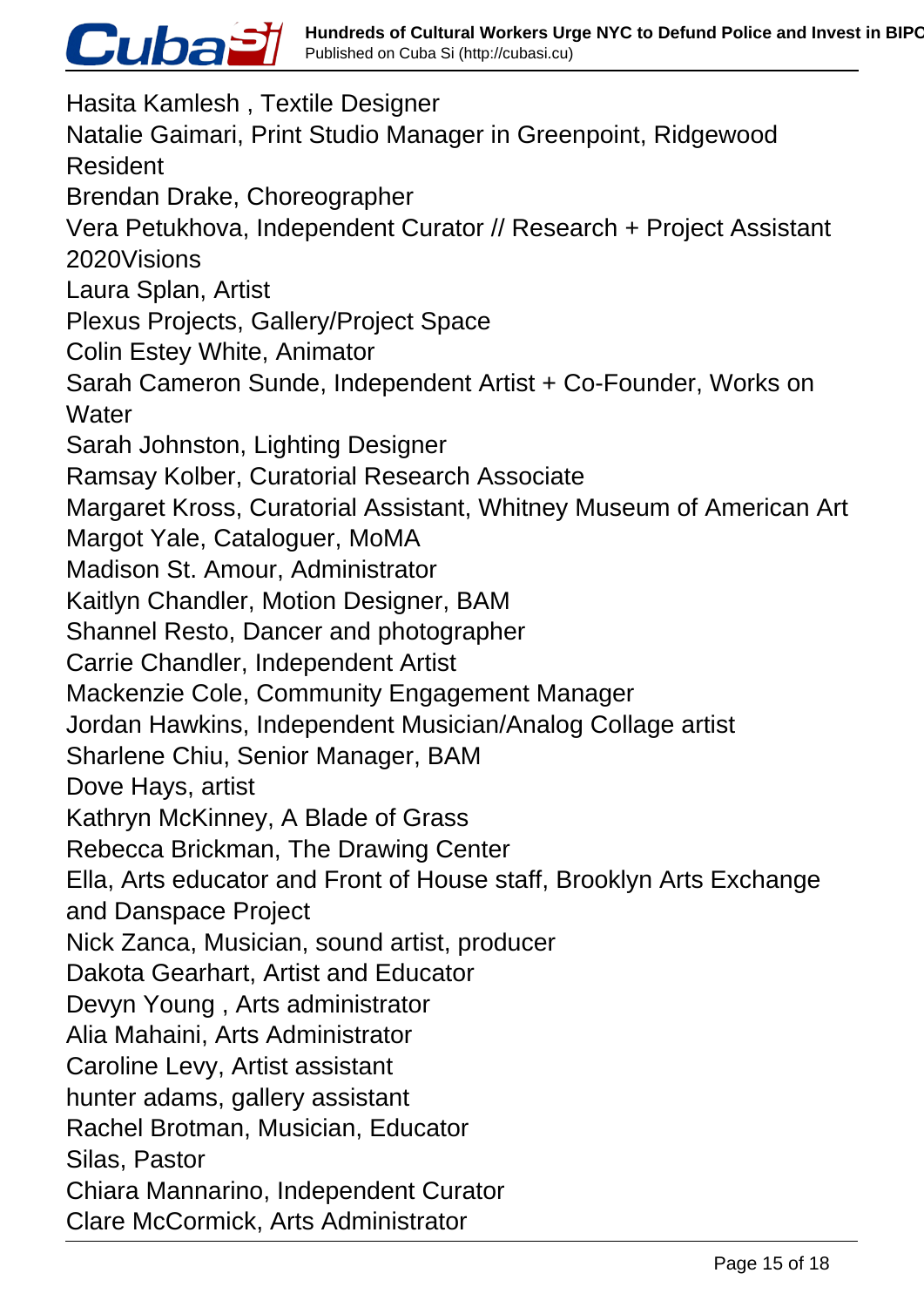

Zoe, Artist Lindsey O'Connor, Whitney Museum Natalie Eakin, Filmmaker Mónica Félix, Visual Artist Aneeta Mitha, Arts Program Manager Susanna Coffey, Artist/Academic Columbia University Eliza Ryan, producer and curator Morgan King, Visual Arts Coordinator, BAM Mahry Yazliyeva, Graphic Designer Alex Ross, Downs & Ross Sophie Tibiletti, Artist Milagros Verendia, Marketing and Communications – Education and Community Engagement Jennifer Miller, Circus Amok Alex Sloane, MoMA PS1 Kellie Konapelsky, Graphic Designer J. Soto, Manager, Programs and Inclusion, Eyebeam Emily Ruotolo, Director, James Cohan Mel Skluzacek, Professor Moncho Alvarado, Community member David Sierra, artist and scholar Susannah Palmer, Rachel Gugelberger, Curator Eileen Jeng Lynch, Curator Alyssa R Freitas, Visual Artist Farrah Desgranges, Project Coordinator, BAM Ashley Renee Thaxton-Stevenson, Theater Maker & Arts Educator Krzysztof Wodiczko, Artist Moira Brennan, The MAP Fund Andrew Freiband, Artists' Literacies Institute Richard Morales, Curator/Manager of Arts and Cultural Programs Chloe Borison, Graphic Designer, BRIC shayma aziz, visual artist Braulio Gonzalez , Stylist Alli Arnold, Arts Administrator Sofía Silva, Fellow in US Latinx Art, Whitney Museum Angelik Vizcarrondo-Laboy, Assistant Curator, Museum of Arts and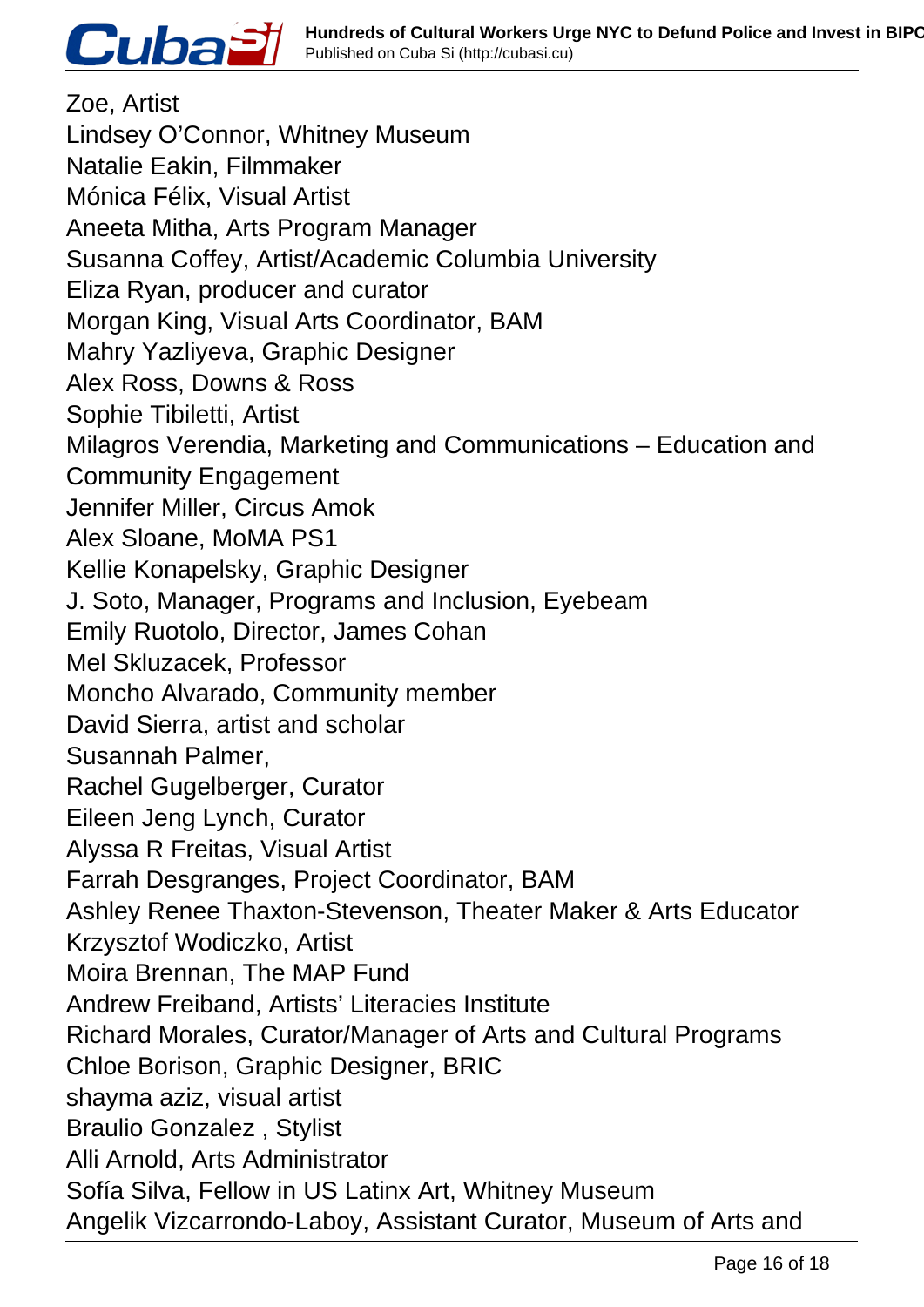

Design Hadley Armstrong, Production Stage Manager, Broadway Moselle, artist Carola Reyes , intern, The Whitney Museum of American Art Aaron Mattocks, Arts worker Andy Sheagren, Arts Administrator Rachel Katwan, Performing Arts Management, Pomegranate Arts Meaghan McLaughlin, Financial Analyst, BAM Mary Kahle, Designer, Creative, @Kahle-studio Meredith Kramer, Producer Ambika T., Arts Lucia Scheckner, Director of Education & Community Engagement at Brooklyn Arts Exchange (BAX) Floor Grootenhuis, Artist Alex Abrahams, Director Sarah Humphreville, Senior Curatorial Assistant Martha Bowers, Executive Director Hook Arts Media Aliza Sena, Digital Producer, Whitney Museum Nora Maité Nieves, Artist and Gallery Manager at Hunter East Harlem **Gallery** Carrie Laben, Writer D Kovey, Museum Registrar Renita Barua , Digital Marketing Manager, The Jewish Museum Samantha Bittman, Artist and Teacher Erica Zielinski, Producer Kimberly Lum, Designer, BAM William Penrose, Arts Administrator & Researcher e g condon, Front of House, Danspace Project, visual artist/choreographer Rejin Leys, Artist Joanna Futral, Arts Admin and Dance artist Caitlin Sullivan, Designer Gemma N. A. Hunt, artist Stacey Dinner, Artist Services, BAM Sydnie L. Mosley, Artistic Director, Sydnie L. Mosley Dances Marin Day, Dancer and arts administrator Jenn Grossman, Music industry